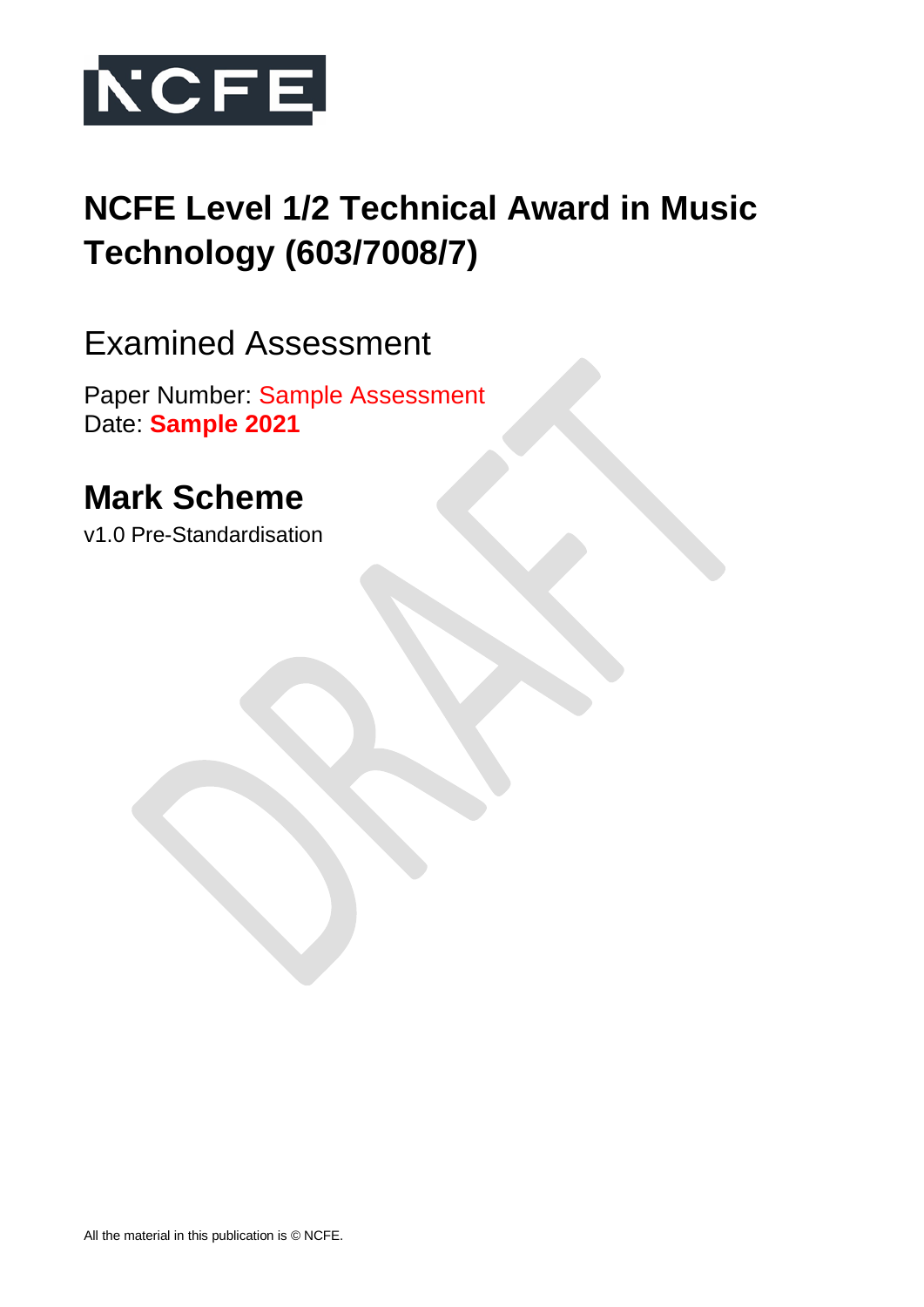This mark scheme has been written by the assessment writer and refined, alongside the relevant questions, by a panel of subject experts through the external assessment writing process and at standardisation meetings.

The purpose of this mark scheme is to give you:

- examples and criteria of the types of response expected from a learner
- information on how individual marks are to be awarded
- the allocated assessment objective(s) and total mark for each question.

# **Marking guidelines**

#### General guidelines

You must apply the following marking guidelines to all marking undertaken. This is to ensure fairness to all learners, who must receive the same treatment. You must mark the first learner in exactly the same way as you mark the last.

- The mark scheme must be referred to throughout the marking period and applied consistently, o not change your approach to marking once you have been standardised.
- Reward learners positively giving credit for what they have shown, rather than what they might have omitted.
- Utilise the whole mark range and always award full marks when the response merits them.
- Be prepared to award zero marks if the learner's response has no creditworthy material.
- Do not credit irrelevant material that does not answer the question, no matter how impressive the response might be.
- The marks awarded for each response should be clearly and legibly recorded in the grid on the front of the question paper.
- If you are in any doubt about the application of the mark scheme, you must consult with your team leader or the chief examiner.

Guidelines for using extended response marking grids

Extended response marking grids have been designed to award a learner's response holistically and should follow a best-fit approach. The grids are broken down into levels, with each level having an associated descriptor indicating the performance at that level. You should determine the level before determining the mark.

When determining a level, you should use a bottom up approach. If the response meets all the descriptors in the lowest level, you should move to the next one, and so on, until the response matches the level descriptor. Remember to look at the overall quality of the response and reward learners positively, rather than focussing on small omissions. If the response covers aspects at different levels, you should use a best-fit approach at this stage and use the available marks within the level to credit the response appropriately.

When determining a mark, your decision should be based on the quality of the response in relation to the descriptors. You must also consider the relative weightings of the assessment objectives, so as not to over/under credit a response. Standardisation materials, marked by the chief examiner, will help you with determining a mark. You will be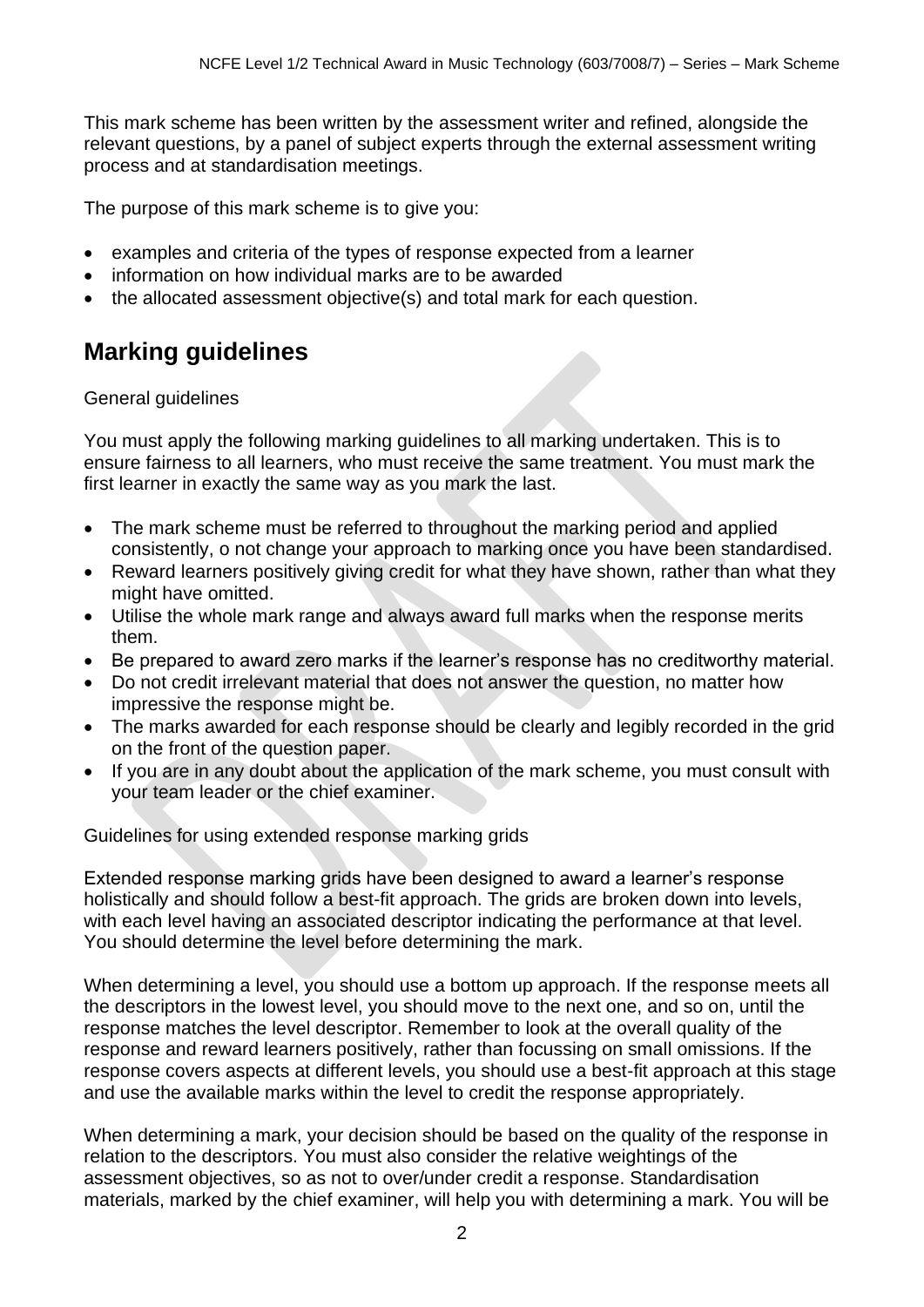able to use exemplar learner responses to compare to live responses, to decide if it is the same, better or worse.

You are reminded that the indicative content provided under the marking grid is there as a guide, and therefore you must credit any other suitable responses a learner may produce. It is not a requirement either, that learners must cover all of the indicative content to be awarded full marks.

## **Assessment objectives**

This unit requires learners to:

| <b>AO1</b>      | Recall knowledge and show understanding.          |
|-----------------|---------------------------------------------------|
| AO <sub>2</sub> | Apply knowledge and understanding.                |
| AO3             | Analyse and evaluate knowledge and understanding. |

The weightings of each assessment objective can be found in the qualification specification.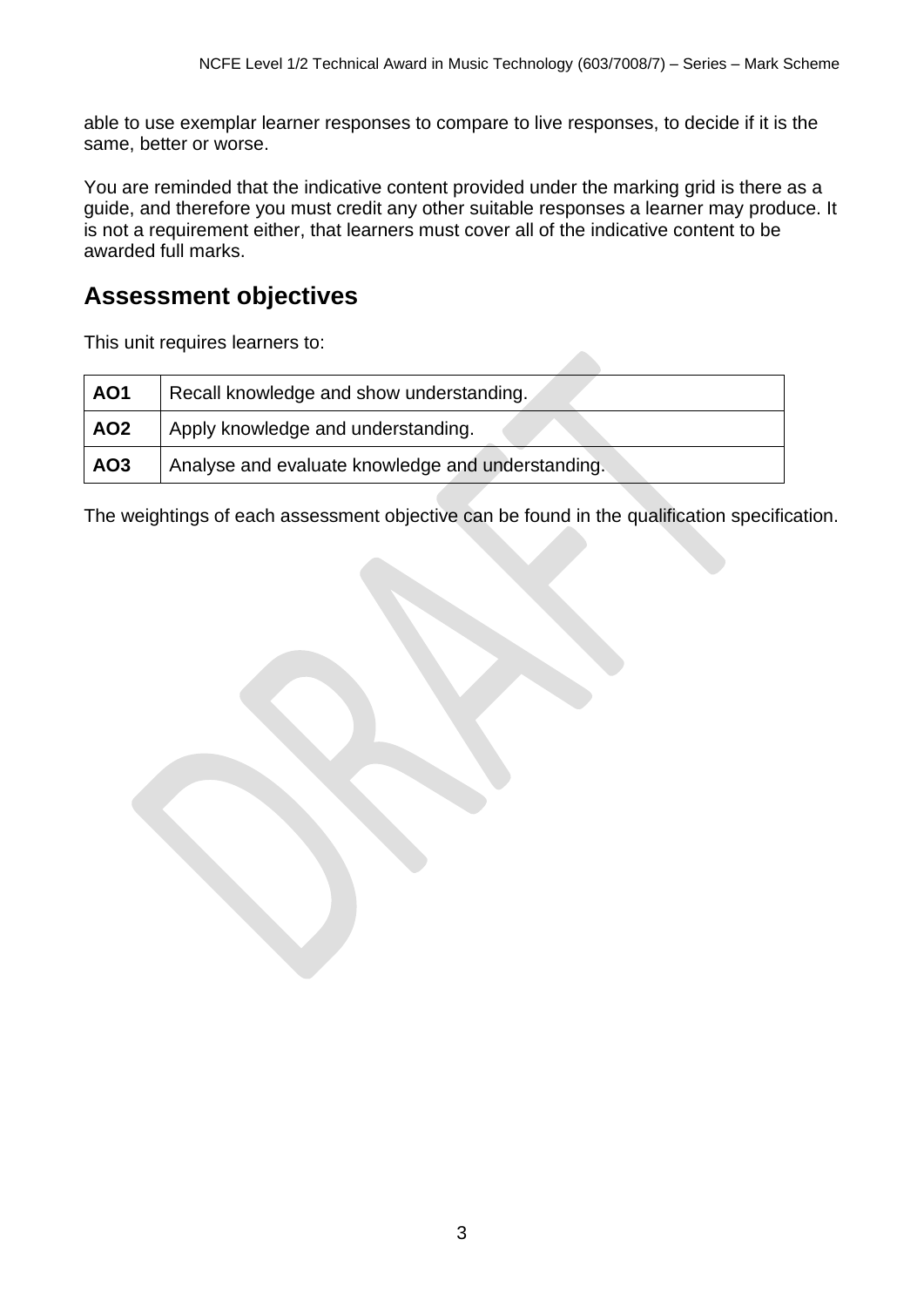| Qu | Mark scheme | Total<br>marks |
|----|-------------|----------------|
|    |             |                |

### **Section A Total for this section: [20 marks]**

| Which one of the following types of connection would be used<br>to connect a MIDI controller keyboard to a computer? |         |
|----------------------------------------------------------------------------------------------------------------------|---------|
|                                                                                                                      | $AO1=1$ |
| A: Quarter inch jack                                                                                                 |         |
| <b>B:</b> RCA Phono                                                                                                  |         |
| C: USB                                                                                                               |         |
| <b>D:</b> XLR                                                                                                        |         |
|                                                                                                                      |         |
| Answer: C: USB                                                                                                       |         |
|                                                                                                                      |         |

| Which one of the following is the correct track type to use for<br>note input? |         |
|--------------------------------------------------------------------------------|---------|
|                                                                                | $AO1=1$ |
| A: Automation track                                                            |         |
| <b>B:</b> Mono audio track                                                     |         |
| C: Software instrument track                                                   |         |
| <b>D:</b> Stereo audio track                                                   |         |
| <b>Answer: C: Software instrument track</b>                                    |         |

 $\sim$ 

 $\sim$ 

| 3 | Which one of the following risks is associated with exposure to<br>noise as a hazard? |         |
|---|---------------------------------------------------------------------------------------|---------|
|   | A: Back pain<br><b>B:</b> Electrocution<br>C: Eye strain<br><b>D:</b> Hearing loss    | $AO1=1$ |
|   | <b>Answer: D: Hearing loss</b>                                                        |         |

| Name a dynamic processor which silences audio below a set<br>threshold. |         |
|-------------------------------------------------------------------------|---------|
| Award one mark for the following:                                       | $AO1=1$ |
| Gate (1).                                                               |         |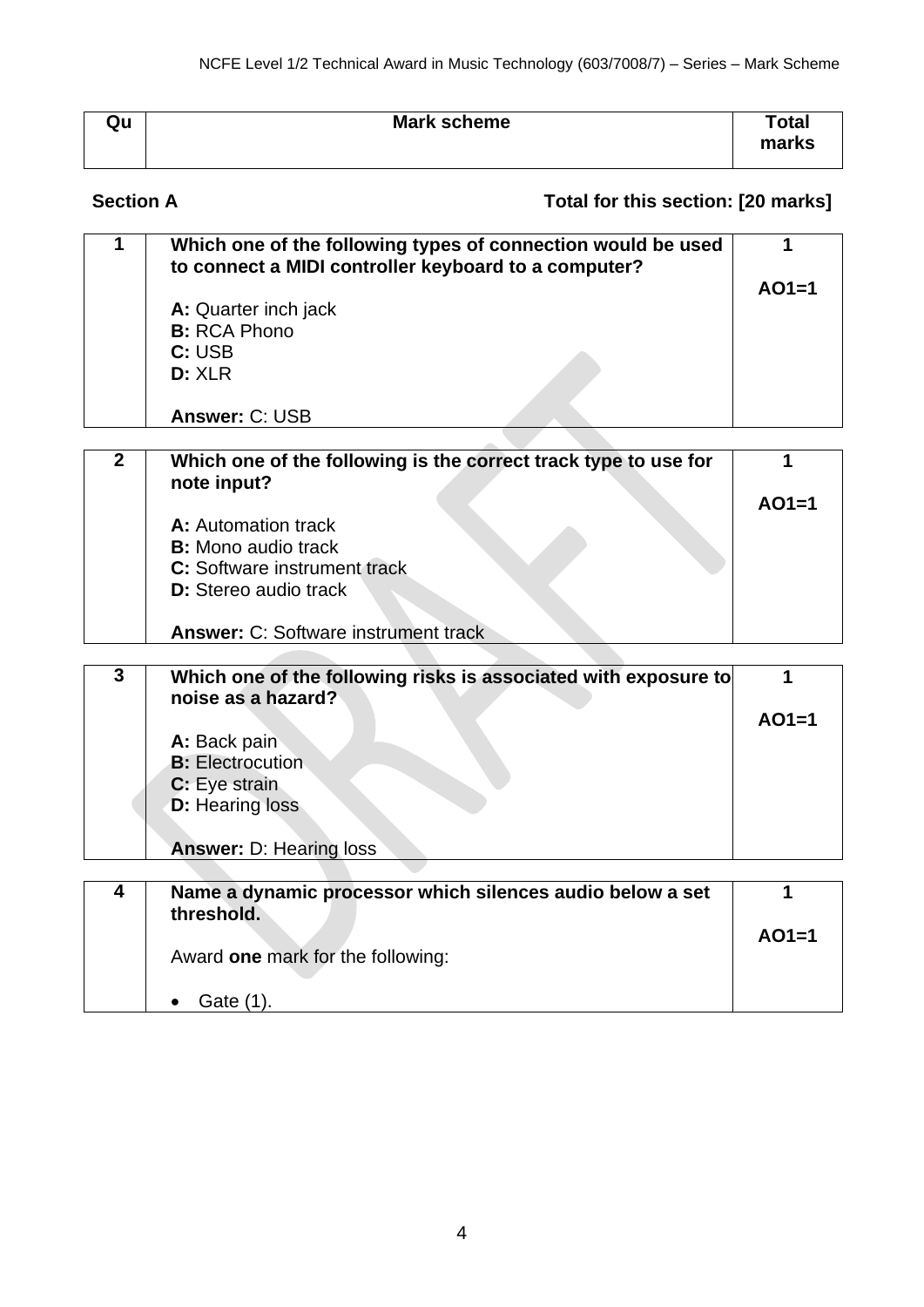| 5 | Explain one advantage of using an MP3 file format.                                                                                                   |         |
|---|------------------------------------------------------------------------------------------------------------------------------------------------------|---------|
|   | Award one mark maximum for a valid advantage, award one further<br>mark for expansion:                                                               | $AO1=2$ |
|   | saves space/data (1) as it is a compressed file format (1)<br>$\bullet$<br>easier to share online (1) because file size is reduced (1).<br>$\bullet$ |         |
|   | Accept any other suitable response.                                                                                                                  |         |

| 6 | Listen to audio file section A.                                                                                 | $\overline{2}$ |
|---|-----------------------------------------------------------------------------------------------------------------|----------------|
|   |                                                                                                                 |                |
|   | The drums in audio file section A are a combination of a<br>recorded acoustic drum kit and sampled drum sounds. | $AO3=2$        |
|   | Assess one way the technique of sampling drum sounds has<br>affected the musical outcome.                       |                |
|   | Award one mark for identified application, award one further mark<br>for impact of function on musical outcome: |                |
|   | sampled drum sounds layered on top of acoustic sounds (1) for<br>a thicker texture (1)                          |                |
|   | reinforcement of drum sounds (1) to create a more powerful<br>$\bullet$<br>sound $(1)$                          |                |
|   | use of genre-specific drum sounds (1) to match the intended<br>$\bullet$<br>style $(1)$                         |                |
|   | no microphone spill when using samples (1) leading to a clearer<br>$\bullet$<br>drum sound (1)                  |                |
|   | sampled sounds are uniform (1) leading to consistent drum<br>sound $(1)$ .                                      |                |
|   | Accept any other suitable response.                                                                             |                |

| Explain how three technological developments in the 1960s<br>contributed to the development of rock music. | 6       |
|------------------------------------------------------------------------------------------------------------|---------|
| AO1:                                                                                                       | $AO1=3$ |
|                                                                                                            | $AO2=3$ |
| 4 and 8-track recording (1)                                                                                |         |
| increased use of hardware effects (1)<br>$\bullet$                                                         |         |
| analogue synthesisers (1).<br>$\bullet$                                                                    |         |
| AO2:                                                                                                       |         |
| (4 and 8-track recording) allowed for layering of instruments (1)                                          |         |
| (increased use of hardware effects) allowed for experimentation<br>$\bullet$<br>in texture (1)             |         |
| (analogue synthesisers) increased palette of sounds available to<br>$\bullet$<br>musicians (1).            |         |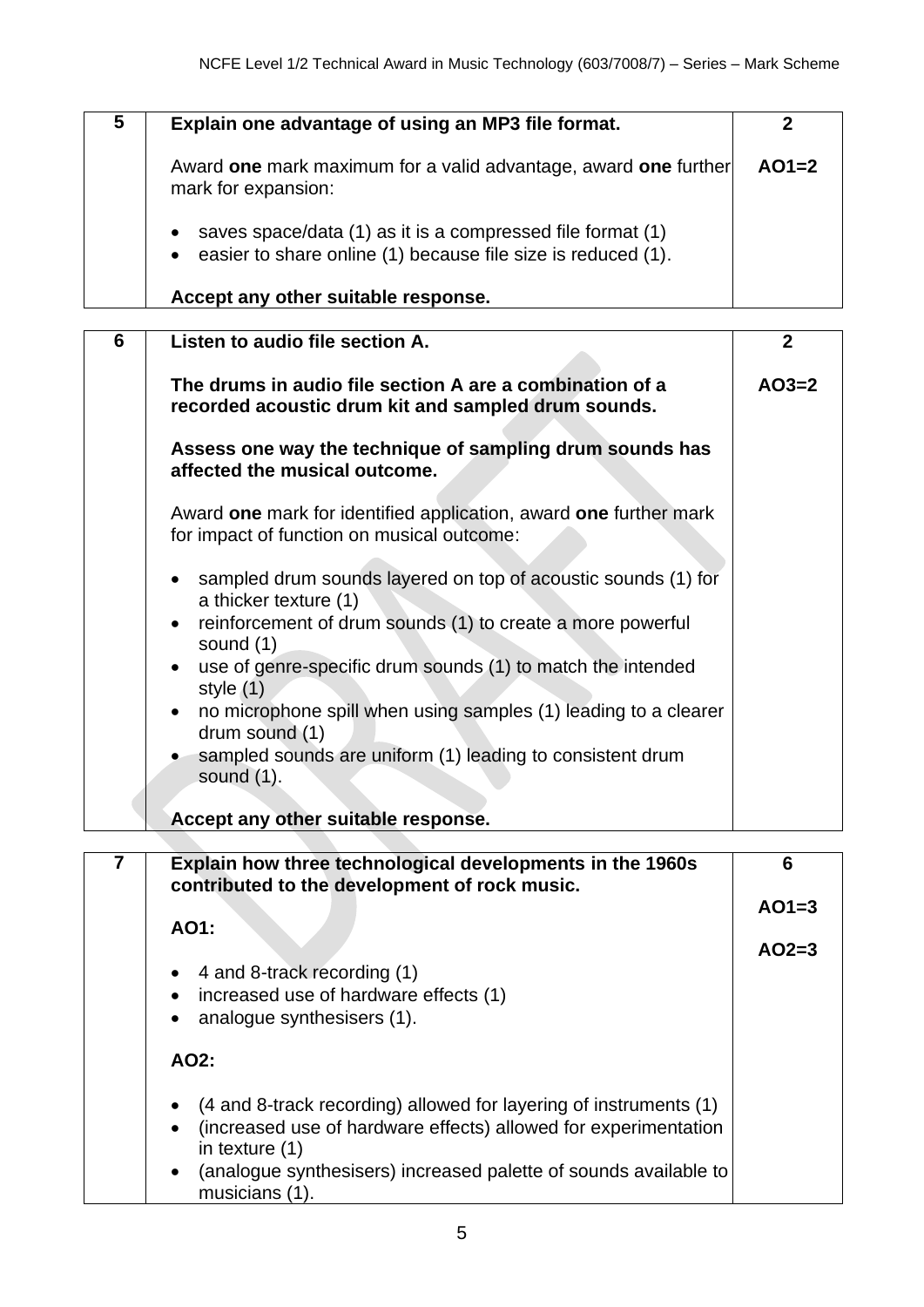|   | Accept any other suitable response.                                                                                                                                                                                                                                                                                                                 |         |
|---|-----------------------------------------------------------------------------------------------------------------------------------------------------------------------------------------------------------------------------------------------------------------------------------------------------------------------------------------------------|---------|
| 8 | Listen to audio file section A.                                                                                                                                                                                                                                                                                                                     | 6       |
|   | Overdubbing has been used in the production of the recording.                                                                                                                                                                                                                                                                                       | $AO2=6$ |
|   | Explain three different ways that this technique can be used to<br>improve the recording of a piece of music.                                                                                                                                                                                                                                       |         |
|   | Award one mark for each overdub technique described up to a<br>maximum of three marks.                                                                                                                                                                                                                                                              |         |
|   | Award one mark for a valid expansion for each technique (up to a<br>maximum of three marks):                                                                                                                                                                                                                                                        |         |
|   | layering sounds on top of each other (1) to create a thicker<br>sound (1)<br>recording multiple takes of the same track (1) to allow for greater<br>flexibility when editing (1)<br>• recording at different times (1) to allow development of parts (1)<br>parts can be recorded in isolation more easily (1) to allow for<br>greater clarity (1). |         |
|   | Do not credit repetition of method, for example layering vocals,<br>layering guitars.<br>Accept any other suitable response.                                                                                                                                                                                                                        |         |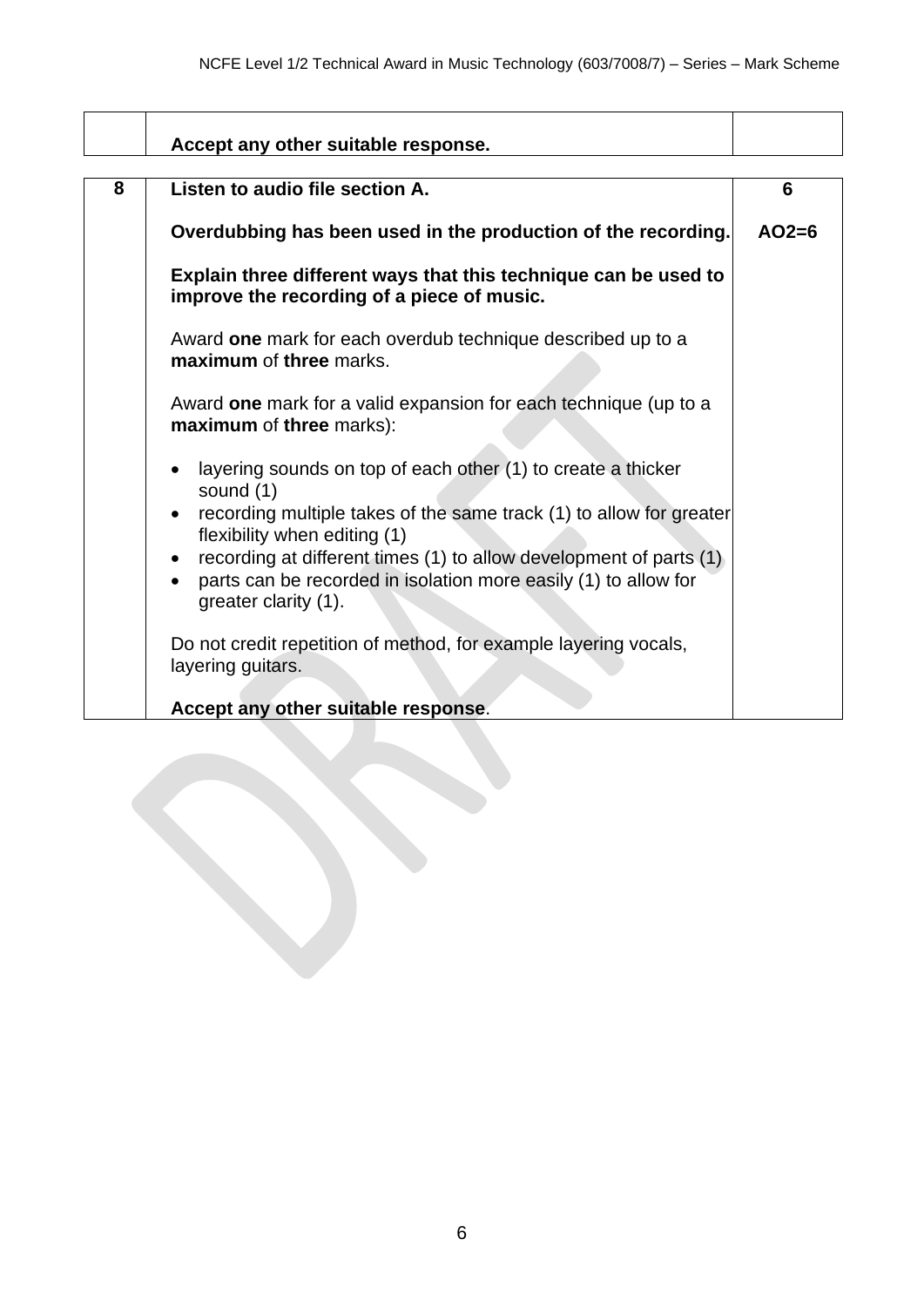## **Section B Total for this section: [20 marks]**

| 9  | Which one of the following scalic interval relationships is used<br>when playing a natural minor scale?                        | 1       |
|----|--------------------------------------------------------------------------------------------------------------------------------|---------|
|    |                                                                                                                                | $AO1=1$ |
|    | A: T, T, T+S, T, T+S<br><b>B:</b> T, S, T, T, S, T, T                                                                          |         |
|    | $C: T, S, T, T, S, T+S, S$                                                                                                     |         |
|    | D: T+S, T, T, T+S, T                                                                                                           |         |
|    | <b>Answer: B: T, S, T, T, S, T, T</b>                                                                                          |         |
| 10 | Figure 1 shows a piano keyboard.                                                                                               |         |
|    | Identify the scale indicated by the notes on the keyboard when                                                                 | $AO1=1$ |
|    | played from left to right.                                                                                                     |         |
|    | Figure 1                                                                                                                       |         |
|    |                                                                                                                                |         |
|    | F<br>E<br>$\mathbf{G}$<br>$\overline{C}$<br>$\overline{B}$<br>D<br>$\overline{A}$<br>C<br>RARARARARARA<br><b>ST</b><br>Τ<br>ST |         |
|    |                                                                                                                                |         |
|    | A: C harmonic minor<br><b>B:</b> C major                                                                                       |         |
|    | C: C minor pentatonic                                                                                                          |         |
|    | D: C major pentatonic                                                                                                          |         |
|    | Answer: B: C major                                                                                                             |         |
| 11 | Which statement best describes a diatonic melody?                                                                              |         |
|    |                                                                                                                                |         |
|    | A: Melody that uses notes chromatically<br>B: Melody that uses different scales throughout                                     | $AO1=1$ |
|    | C: Melody that uses every note in a scale                                                                                      |         |
|    | D: Melody that uses only notes from one scale                                                                                  |         |
|    | Answer: D: Melody that uses only notes from one scale                                                                          |         |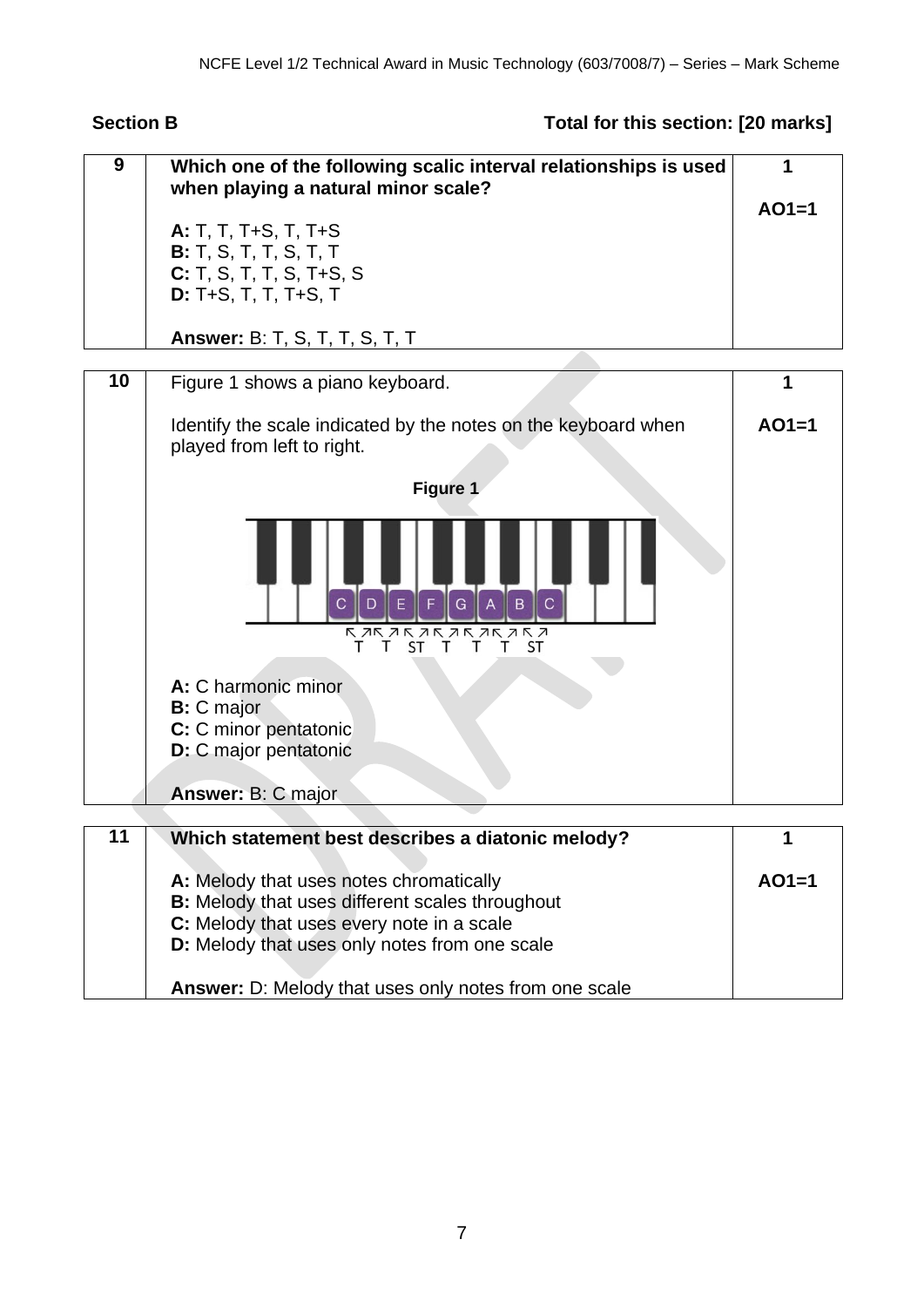| 12 <sub>2</sub> | State the name of the following structural music form: |         |
|-----------------|--------------------------------------------------------|---------|
|                 | <b>ABCBA</b>                                           | $AO1=1$ |
|                 | Award one mark for:                                    |         |
|                 | arch                                                   |         |

| 13 | Figure 2 shows a chord.                                                                    | $\overline{2}$ |
|----|--------------------------------------------------------------------------------------------|----------------|
|    | <b>Figure 2</b>                                                                            |                |
|    |                                                                                            | $AO2=2$        |
|    | Identify the chord.                                                                        |                |
|    | Award one mark for F major, award one further mark for<br>identification of major seventh. |                |
|    | F major $(1)$ 7 $(1)$ .                                                                    |                |
|    | Accept other notation descriptions of major7.                                              |                |
|    | Accept Am $(1)$ $\overline{6}$ $(1)$ .                                                     |                |
| 14 | You are planning to record an acoustic guitar in a studio. You                             | $\mathbf{2}$   |
|    | will use an audio interface, computer, computer peripherals,                               |                |

| will use an audio interface, computer, computer peripherals,<br>DAW software and speakers.                                                 | $AO1=1$ |
|--------------------------------------------------------------------------------------------------------------------------------------------|---------|
| Identify one additional item of music technology equipment<br>that you will need to make the recording and describe why it is<br>required. | $AO2=1$ |
| Award one mark for identifying one item of music technology<br>equipment:                                                                  |         |
| AO1:                                                                                                                                       |         |
| headphones (1)<br>microphone (1)<br>microphone stand (1)<br>shock mount (1).<br>$\bullet$                                                  |         |
|                                                                                                                                            |         |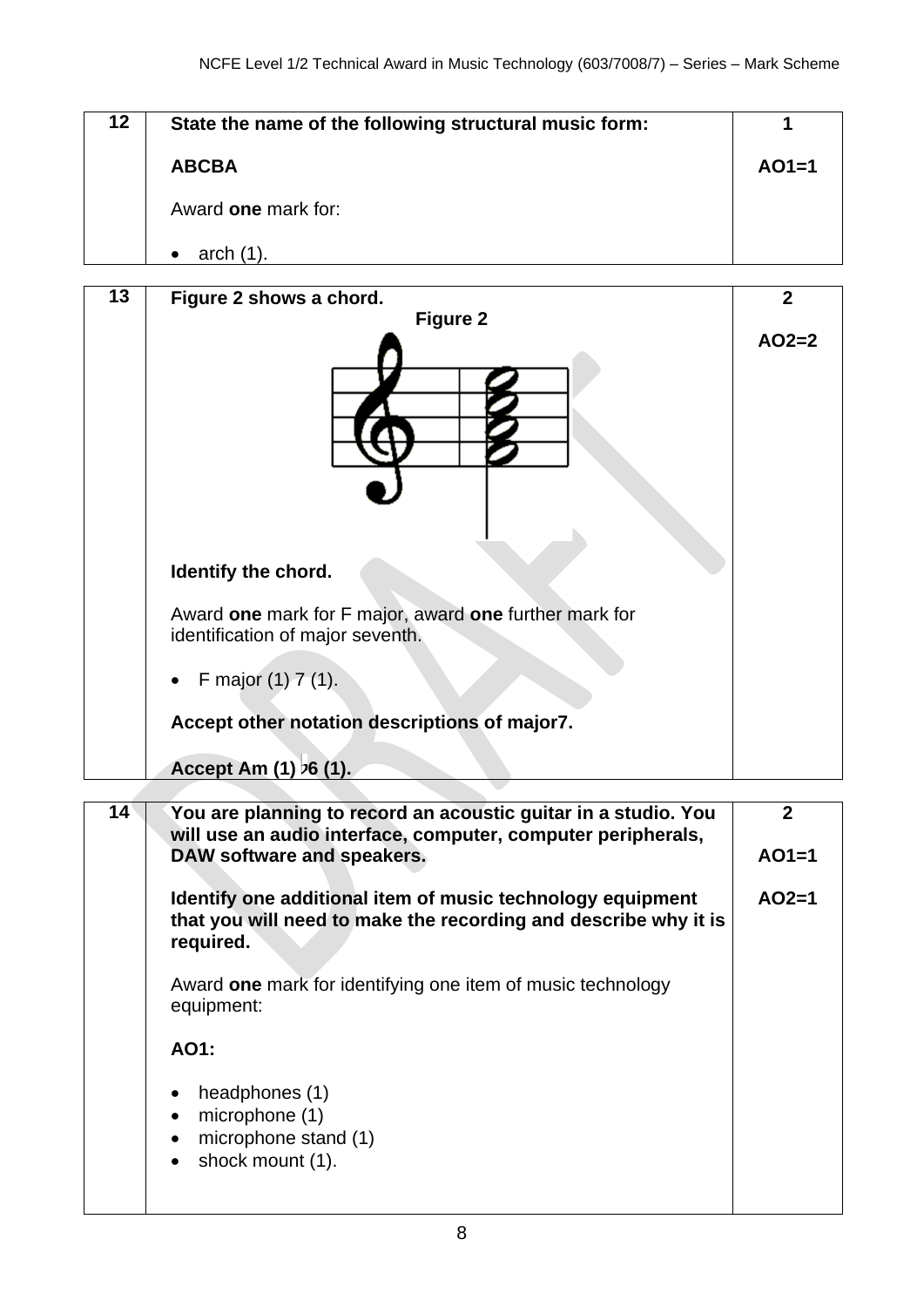|    | Award one mark for a description of why it is needed:                                                                                                                                                                                                                                                   |         |
|----|---------------------------------------------------------------------------------------------------------------------------------------------------------------------------------------------------------------------------------------------------------------------------------------------------------|---------|
|    | AO2:                                                                                                                                                                                                                                                                                                    |         |
|    | (headphones) to allow you to monitor your mix (1)<br>(microphone) to allow you to record/capture the guitar (1)<br>$\bullet$<br>(microphone stand) (1) to allow you to accurately position the<br>microphone for recording (1)<br>(shock mount) to minimise vibrations affecting the microphone<br>(1). |         |
|    | Accept any other suitable response.                                                                                                                                                                                                                                                                     |         |
| 15 | Explain how underscore can be used in the three different                                                                                                                                                                                                                                               | 6       |
|    | forms of media shown below.                                                                                                                                                                                                                                                                             | $AO1=3$ |
|    | Award one mark for each identification of use to a maximum of                                                                                                                                                                                                                                           |         |
|    | three marks:                                                                                                                                                                                                                                                                                            | $AO2=3$ |
|    | <b>AO1</b>                                                                                                                                                                                                                                                                                              |         |
|    | <b>TV adverts:</b>                                                                                                                                                                                                                                                                                      |         |
|    | memorable music (1).                                                                                                                                                                                                                                                                                    |         |
|    | <b>Video games:</b>                                                                                                                                                                                                                                                                                     |         |
|    | establishes mood (1).                                                                                                                                                                                                                                                                                   |         |
|    | Installations:                                                                                                                                                                                                                                                                                          |         |
|    | sets atmosphere (1).                                                                                                                                                                                                                                                                                    |         |
|    | Award one mark for each valid expansion to a maximum of three<br>marks:                                                                                                                                                                                                                                 |         |
|    | <b>AO2</b>                                                                                                                                                                                                                                                                                              |         |
|    | <b>TV adverts:</b>                                                                                                                                                                                                                                                                                      |         |
|    | (memorable music) to make associations with the product (1).                                                                                                                                                                                                                                            |         |
|    | <b>Video games:</b>                                                                                                                                                                                                                                                                                     |         |
|    | (establishes mood) to engage with game play (1).                                                                                                                                                                                                                                                        |         |
|    | <b>Installations:</b>                                                                                                                                                                                                                                                                                   |         |

• (sets atmosphere) to capture audience attention (1).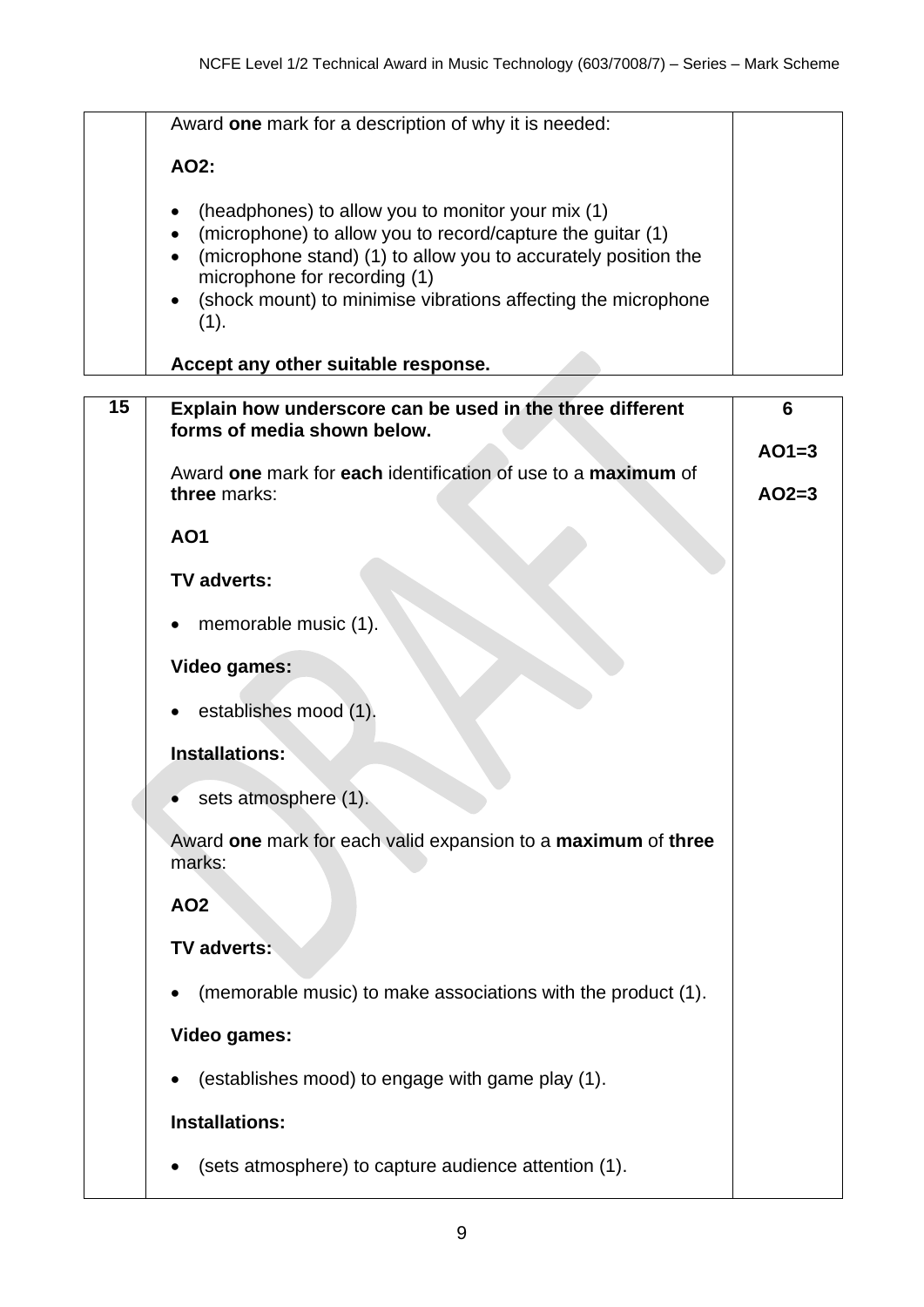|    | Accept any other suitable response.                                                                                                                                                                 |         |
|----|-----------------------------------------------------------------------------------------------------------------------------------------------------------------------------------------------------|---------|
| 16 | Listen to audio file section B.                                                                                                                                                                     | 6       |
|    | Audio file section B is a piece of music which has been<br>composed for a scene in a movie.                                                                                                         | $AO3=6$ |
|    | Assess how one change in each of the following are used in<br>the piece:                                                                                                                            |         |
|    | melody<br>rhythm<br>$\bullet$<br>instrumentation.                                                                                                                                                   |         |
|    | Award one mark for each identified change up to a maximum of<br>three marks, award one further mark for each valid expansion up to<br>a maximum of three marks.                                     |         |
|    | Limit of two marks maximum per section.                                                                                                                                                             |         |
|    | Melody:                                                                                                                                                                                             |         |
|    | flute part changes from a simple melody (1) to a repeating<br>arpeggio (1)<br>use of chromatic notes (1) builds piece to climax (1)<br>change to arpeggiated melody (1) gives sense of urgency (1). |         |
|    | <b>Rhythm:</b>                                                                                                                                                                                      |         |
|    | the tempo changes (1) over time (1)<br>increasing tempo (1) builds excitement (1)<br>repeating rhythmic pattern (1) defines pulse (1).                                                              |         |
|    | <b>Instrumentation:</b>                                                                                                                                                                             |         |
|    | percussion is added (1) establishing low frequencies (1)<br>brass instruments are added (1) creating complex texture (1)<br>texture changes (1) from thin to thick (1).                             |         |
|    | Accept any other suitable response.                                                                                                                                                                 |         |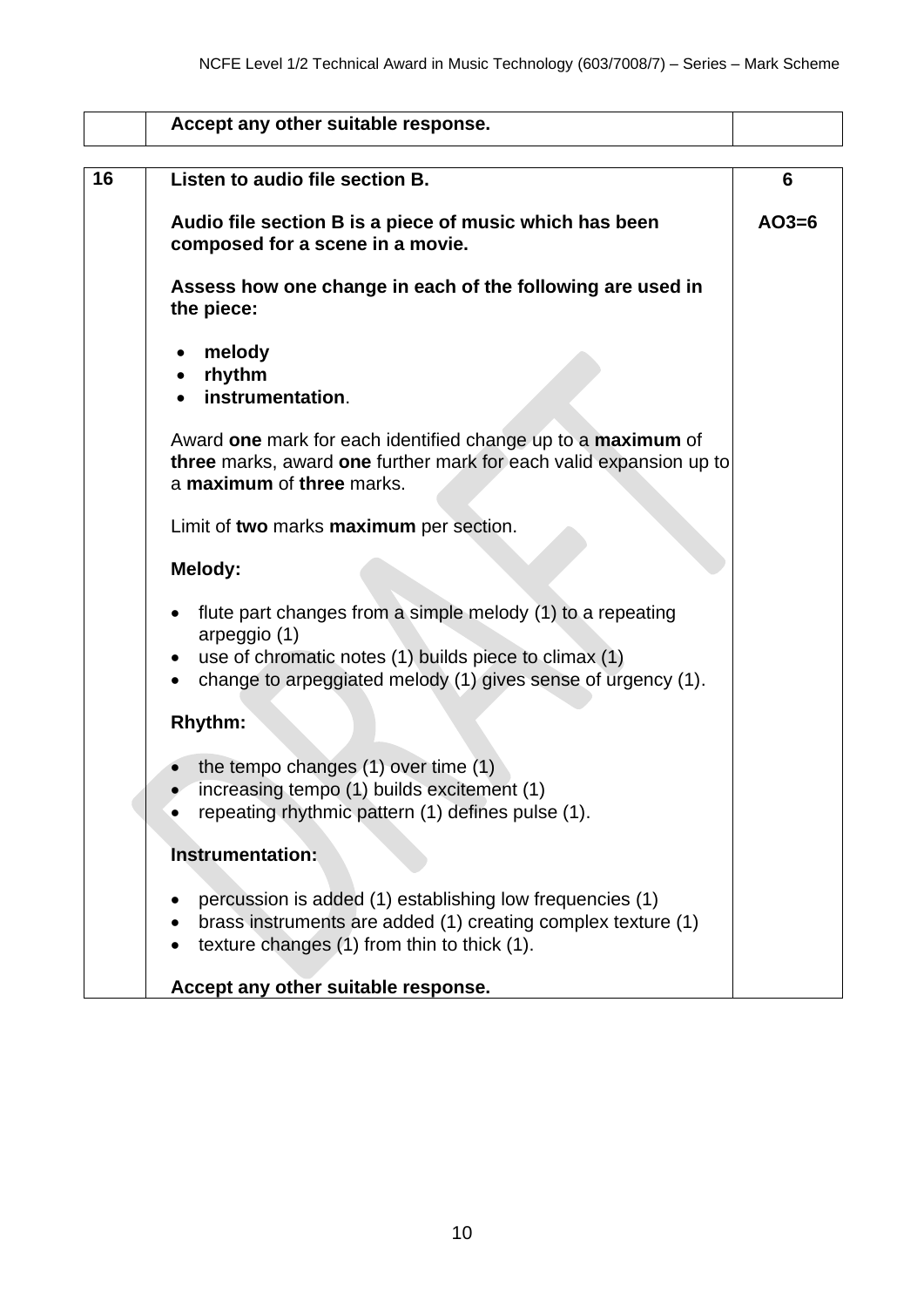## **Section C Total for this section: [19 marks]**

| 17 | A band called The Blistering Beats are about to sign a<br>recording contract as musical artists. |         |
|----|--------------------------------------------------------------------------------------------------|---------|
|    |                                                                                                  | $AO1=1$ |
|    | Which one of the following activities is a musical artist<br>responsible for?                    |         |
|    | A: Creation and development of material                                                          |         |
|    | <b>B:</b> Finding opportunities for their client                                                 |         |
|    | C: Setting up recording hardware and software                                                    |         |
|    | D: Sourcing talent for record labels                                                             |         |
|    | <b>Answer:</b> A: Creation and development of material.                                          |         |
|    |                                                                                                  |         |
| 18 | The Blistering Beats are considering selling merchandise.                                        |         |
|    | Which of the following is not a form of merchandise?                                             | $AO1=1$ |
|    | A: Hooded top                                                                                    |         |
|    | <b>B:</b> Poster                                                                                 |         |
|    | C: T-shirt                                                                                       |         |
|    | <b>D:</b> Website                                                                                |         |

### **Answer**: D: Website

| 19 | Which one of the following consumer audio formats features<br>two playing sides, requiring the listener to turn the media over<br>to access music from the other side? | $AO1=1$ |
|----|------------------------------------------------------------------------------------------------------------------------------------------------------------------------|---------|
|    | A: Cassette<br>B:CD<br>C: Minidisc<br><b>D: MP3</b>                                                                                                                    |         |
|    | <b>Answer: A: Cassette</b>                                                                                                                                             |         |

| 20 | The Blistering Beats are creating a backup of their recording<br>session. They have copied their files to an SSD. |         |
|----|-------------------------------------------------------------------------------------------------------------------|---------|
|    |                                                                                                                   | $AO1=1$ |
|    | What does SSD stand for?                                                                                          |         |
|    | Award one mark for the following:                                                                                 |         |
|    | Solid State Drive (1).                                                                                            |         |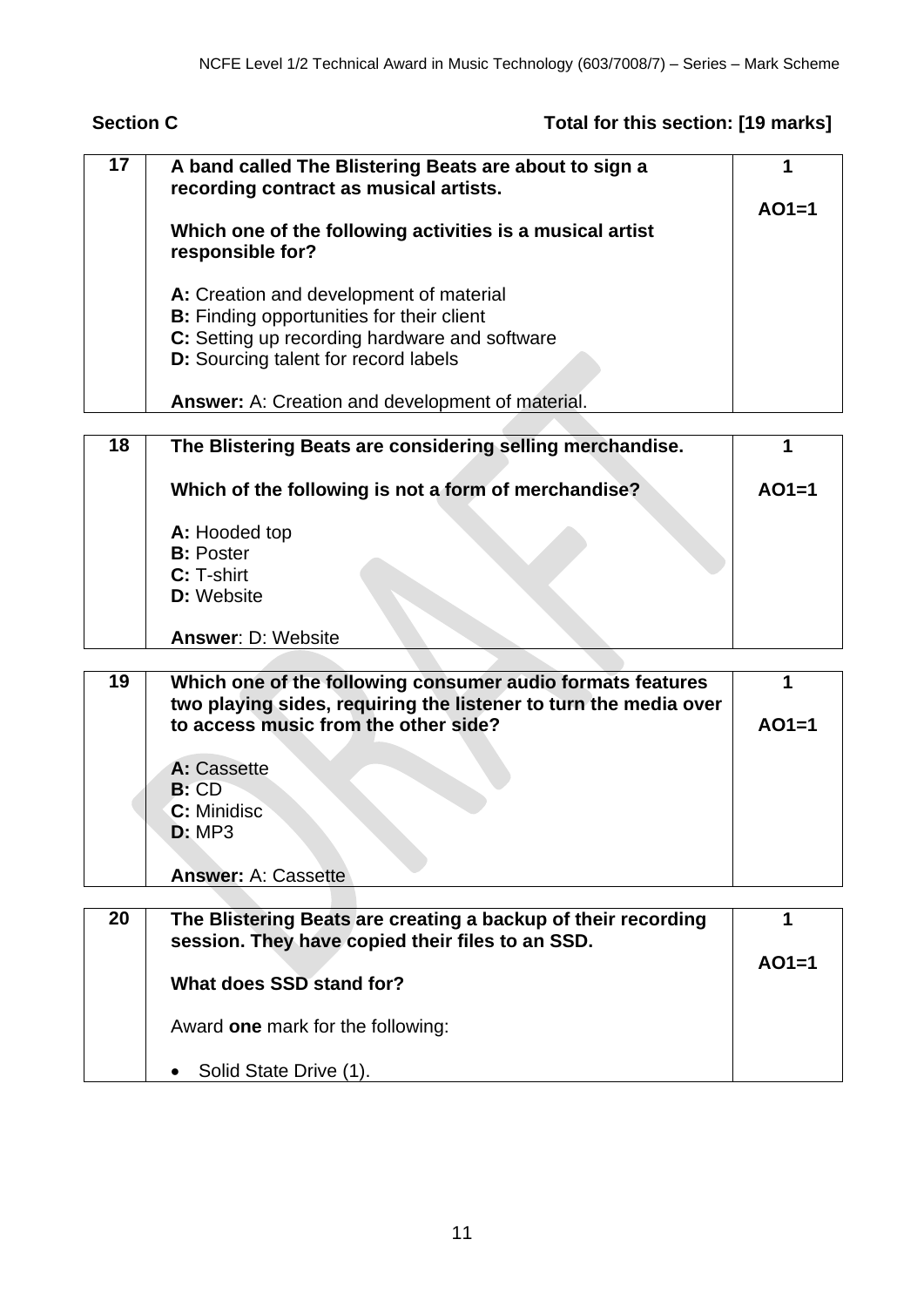| 21 | Listen to the drums present in audio file section C.                                     |         |
|----|------------------------------------------------------------------------------------------|---------|
|    | The drums have been played into a DAW using a MIDI<br>keyboard.                          | $AO2=1$ |
|    | Identify one editing tool which could be used to improve the<br>timing of the drum part. |         |
|    | Award one mark for the following:                                                        |         |
|    | quantise (1).                                                                            |         |

| $22 \,$ | A sampler patch in a part that you have created is distorting.                                 |         |
|---------|------------------------------------------------------------------------------------------------|---------|
|         | Explain two ways the sample patch could have been improved.                                    | $AO1=2$ |
|         | Award one mark for each of the following:                                                      |         |
|         | reduce the gain when recording (1)<br>$\bullet$<br>$\bullet$ alter the bit depth settings (1). |         |
|         | Accept any other suitable response.                                                            |         |

| 23 | The electric bass guitar was a popular instrument during the<br>1950s.                              | 2       |
|----|-----------------------------------------------------------------------------------------------------|---------|
|    |                                                                                                     | $AO3=2$ |
|    | Explain how one feature of the electric bass affected<br>performers during the 1950's.              |         |
|    | Award one mark for a feature, award one further mark for a                                          |         |
|    | relevant effect up to a maximum of two marks:                                                       |         |
|    |                                                                                                     |         |
|    | easier to play than upright bass (1) leading to development of<br>additional playing techniques (1) |         |
|    | easily amplified (1) leading to more prominent bass parts (1)                                       |         |
|    | • easier to transport than upright bass (1) so allowing for greater<br>portability (1)              |         |
|    | • offered a new sound (1) helping to create new styles of music<br>(1).                             |         |
|    | Accept any other suitable response.                                                                 |         |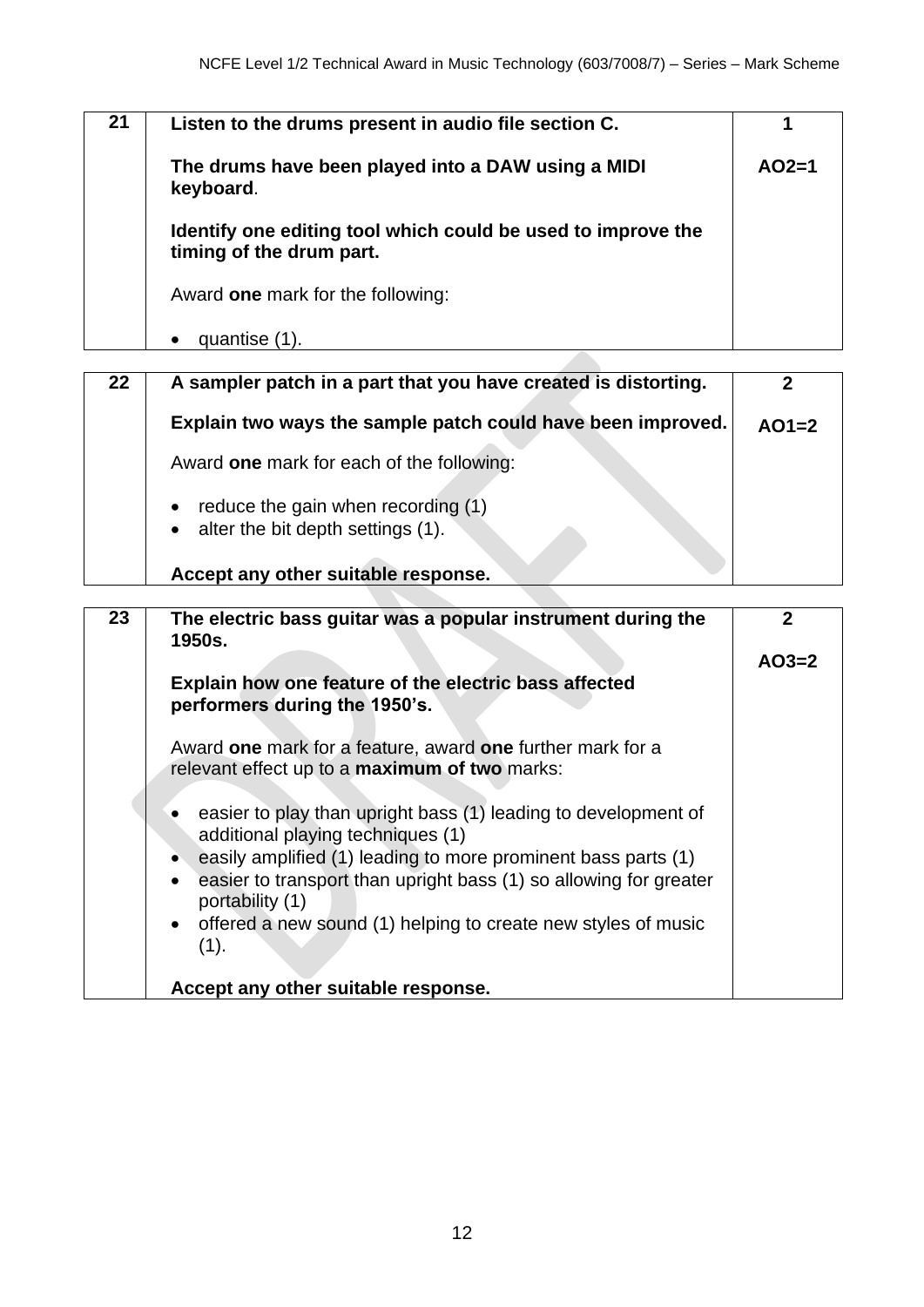| 24 | The bass guitar player in The Blistering Beats has used<br>different effects during the performance in audio file section C. | 4       |
|----|------------------------------------------------------------------------------------------------------------------------------|---------|
|    | Identify four different effects used by the bass guitar player.                                                              | $AO2=4$ |
|    | Award one mark for each of the following effects up to a maximum<br>of four marks:                                           |         |
|    | chorus (1)<br>delay $(1)$<br>flanging (1)                                                                                    |         |
|    | reverb $(1)$ .<br>$\bullet$                                                                                                  |         |

| $\overline{25}$ | Explain the function of each of the following three terms when<br>releasing an album.             | $6\phantom{1}6$ |
|-----------------|---------------------------------------------------------------------------------------------------|-----------------|
|                 | Award one mark for function:                                                                      | $AO1=3$         |
|                 |                                                                                                   | $AO2=3$         |
|                 | <b>AO1</b>                                                                                        |                 |
|                 | Shipping:                                                                                         |                 |
|                 | moves physical products to stores (1).                                                            |                 |
|                 | <b>Aggregators:</b>                                                                               |                 |
|                 | accepts uploads from artists (1).                                                                 |                 |
|                 | <b>Streaming platforms:</b>                                                                       |                 |
|                 | an online consumer music service (1).                                                             |                 |
|                 | Award one mark for expansion:                                                                     |                 |
|                 | <b>AO2</b>                                                                                        |                 |
|                 | Shipping:                                                                                         |                 |
|                 | (moves physical products to stores) for sale to the public and/or<br>for retail $(1)$ .           |                 |
|                 | Aggregators:                                                                                      |                 |
|                 | (accepts uploads from artists) to deploy the album to different<br>streaming/online services (1). |                 |
|                 | <b>Streaming platforms:</b>                                                                       |                 |
|                 | (an online consumer music service) allowing listeners to access<br>music $(1)$ .                  |                 |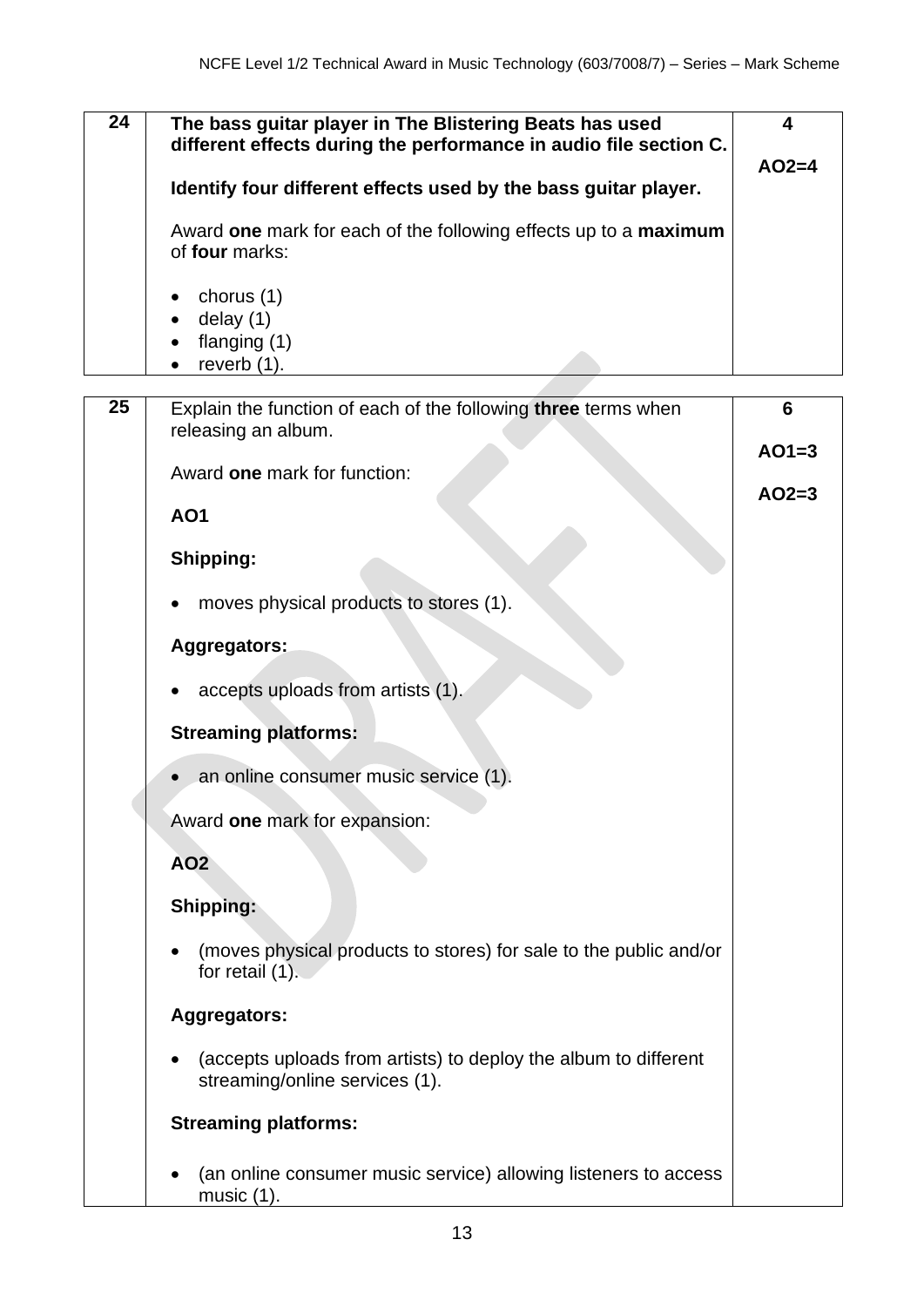| Accept any other suitable response. |  |
|-------------------------------------|--|

### **Section D Total for this section: [21 marks]**

| 26 |                                                                                                    | You have been asked to create a bass part for a piece of dance                                                                                                                                                                                                                                                                                                                                                                                                                              | 9       |  |
|----|----------------------------------------------------------------------------------------------------|---------------------------------------------------------------------------------------------------------------------------------------------------------------------------------------------------------------------------------------------------------------------------------------------------------------------------------------------------------------------------------------------------------------------------------------------------------------------------------------------|---------|--|
|    | music.                                                                                             |                                                                                                                                                                                                                                                                                                                                                                                                                                                                                             |         |  |
|    | You have the option of sampling a bass guitar or using a<br>synthesiser to create your bass sound. |                                                                                                                                                                                                                                                                                                                                                                                                                                                                                             |         |  |
|    | dance music.                                                                                       | Evaluate both approaches for adding a bass part to a piece of                                                                                                                                                                                                                                                                                                                                                                                                                               | $AO3=3$ |  |
|    |                                                                                                    |                                                                                                                                                                                                                                                                                                                                                                                                                                                                                             |         |  |
|    | <b>Marks</b>                                                                                       | <b>Description</b>                                                                                                                                                                                                                                                                                                                                                                                                                                                                          |         |  |
|    | $7 - 9$                                                                                            | AO3 - Excellent analysis and evaluation of<br>processes, concepts and specific functions relating<br>to sampling and synthesis techniques and outcomes<br>that is comprehensive and highly relevant. Broad<br>range of concepts used to support ideas. Supported<br>with excellent conclusions that are<br>comprehensive, highly detailed and valid<br>throughout. The response is coherent and clear<br>throughout and uses fully appropriate specialist<br>terms and language in context. |         |  |
|    |                                                                                                    | AO2 - Excellent application of knowledge and<br>understanding of processes concepts and specific<br>functions relating to sampling and synthesis<br>techniques in reference to the outcome that is<br>highly detailed and fully relevant. The response is<br>coherent and clear throughout and uses fully<br>appropriate specialist terms and language in<br>context.                                                                                                                       |         |  |
|    |                                                                                                    | AO1 - Excellent recall of valid processes, concepts,<br>and specific functions. The response is coherent and<br>clear throughout and uses fully appropriate<br>specialist terms and language in context.                                                                                                                                                                                                                                                                                    |         |  |
|    | $4 - 6$                                                                                            | AO3 - Good analysis and evaluation of processes,<br>concepts and specific functions relating to sampling<br>and synthesis techniques and outcomes. Good<br>range of concepts used to support ideas. Supported<br>with good conclusions that are detailed and mostly<br>valid throughout. Good reference to mostly<br>appropriate terms and language.                                                                                                                                        |         |  |
|    |                                                                                                    | AO2 - Good application of knowledge and<br>understanding of processes, concepts, and specific<br>functions relating to sampling and synthesis                                                                                                                                                                                                                                                                                                                                               |         |  |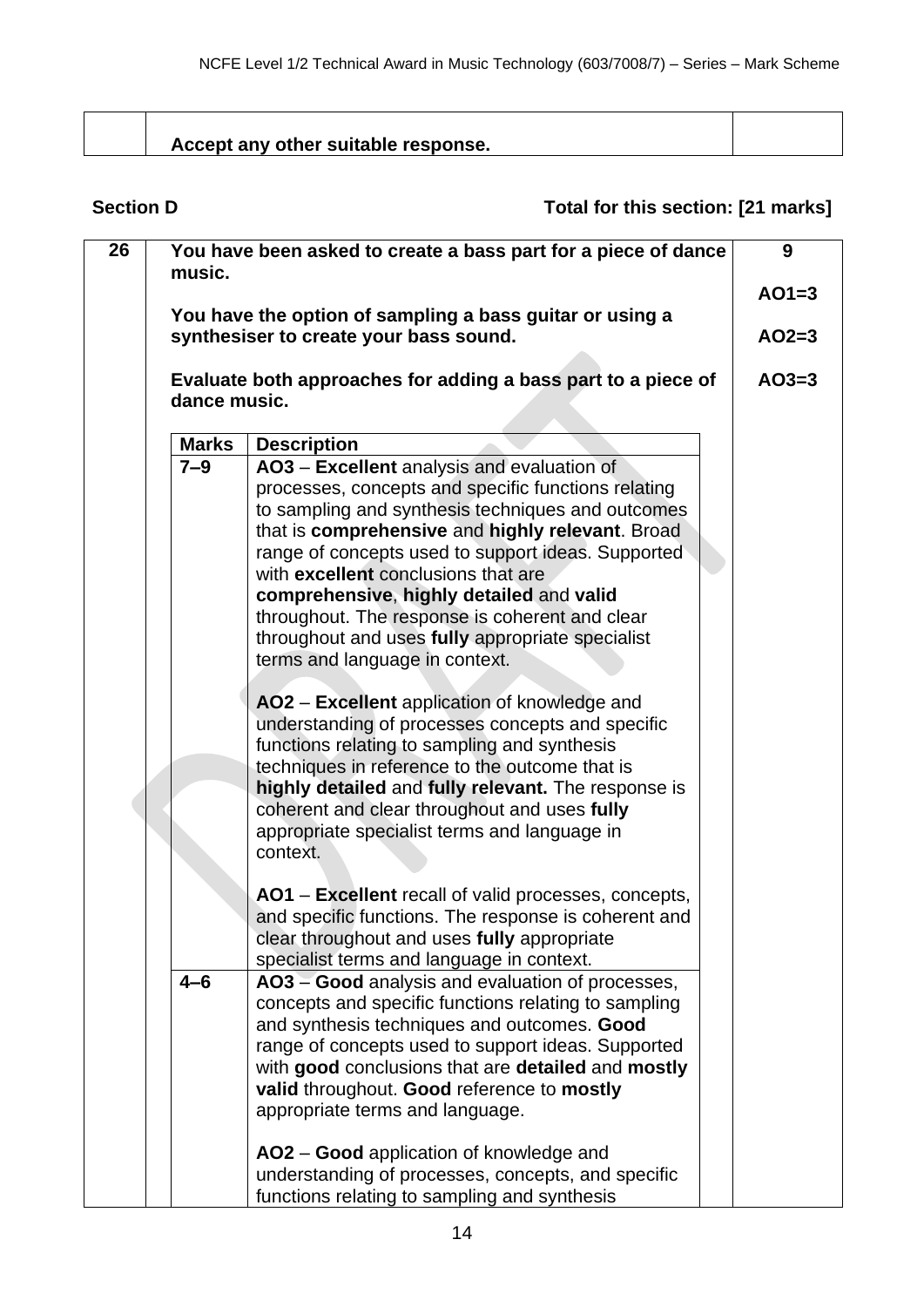|           | techniques in reference to outcomes that is detailed<br>and mostly relevant. Good reference to mostly                                                                                                                                                                                                                                                                                            |  |
|-----------|--------------------------------------------------------------------------------------------------------------------------------------------------------------------------------------------------------------------------------------------------------------------------------------------------------------------------------------------------------------------------------------------------|--|
|           | appropriate terms and language.                                                                                                                                                                                                                                                                                                                                                                  |  |
|           | AO1 – Good recall of valid processes, concepts and<br>specific functions. Good reference to mostly<br>appropriate terms and language. The response is<br>mostly clear throughout.                                                                                                                                                                                                                |  |
| $1 - 3$   | AO3 - Limited analysis and evaluation of<br>processes, concepts and specific functions relating<br>to sampling and synthesis techniques and<br>outcomes. Limited range of concepts used to<br>support ideas. Conclusions are limited with minimal<br>detail and are mostly superficial. Limited use of<br>appropriate terms and language that may not<br>always be relevant.                     |  |
|           | AO2 – Limited application of knowledge and<br>understanding of processes, concepts, and specific<br>functions relating to sampling and synthesis<br>techniques in reference to outcomes that have<br>minimal detail and are mostly superficial with<br>minimal relevance. Limited use of appropriate<br>terms and language that may not always be<br>relevant.                                   |  |
|           | AO1 - Limited recall of valid processes, concepts<br>and specific functions. Limited use of appropriate<br>terms and language that may not always be<br>relevant.                                                                                                                                                                                                                                |  |
| $\bf{0}$  | No relevant material.                                                                                                                                                                                                                                                                                                                                                                            |  |
|           | <b>Indicative content</b><br>It is not a requirement that the learner formulate a response<br>specifically against each assessment objective as laid out in<br>the indicative content (IC).<br>A learner's demonstration of recall (AO1) and application (AO2)<br>of knowledge and understanding can be implied through the<br>learner's ability to evaluate the question topic required of AO3. |  |
|           | AO1 - Learners will recall knowledge and understanding of<br>valid processes, that may include the following:                                                                                                                                                                                                                                                                                    |  |
| Sampling: |                                                                                                                                                                                                                                                                                                                                                                                                  |  |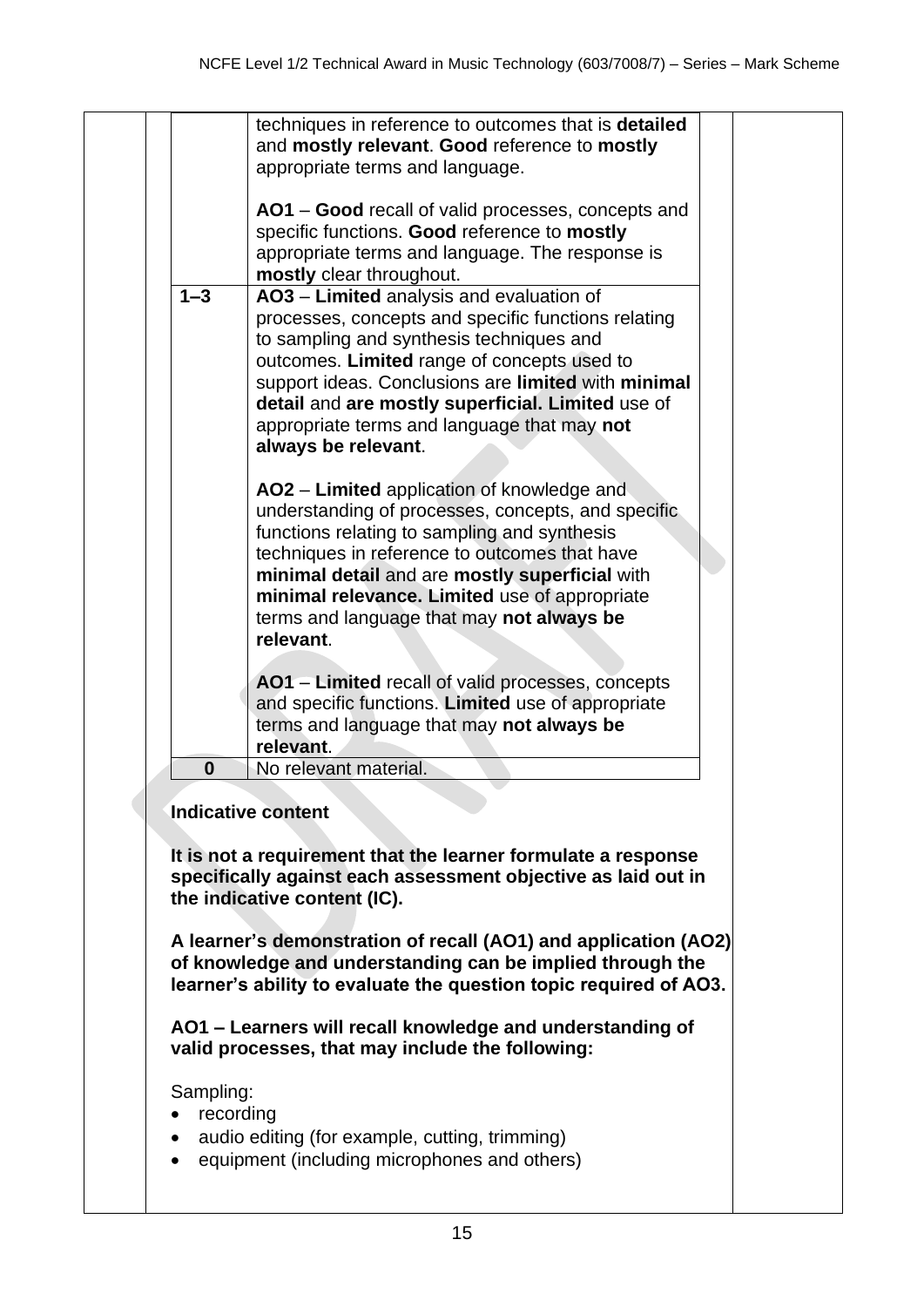| (tuning) of instrument or voice, prior to capture to ensure quality                                                                       |
|-------------------------------------------------------------------------------------------------------------------------------------------|
|                                                                                                                                           |
|                                                                                                                                           |
|                                                                                                                                           |
|                                                                                                                                           |
|                                                                                                                                           |
|                                                                                                                                           |
| (equipment), microphone to capture an amp sound, DI box for a                                                                             |
|                                                                                                                                           |
|                                                                                                                                           |
|                                                                                                                                           |
| AO3 - Learners will analyse and evaluate the processes, that                                                                              |
|                                                                                                                                           |
|                                                                                                                                           |
|                                                                                                                                           |
|                                                                                                                                           |
|                                                                                                                                           |
| (sampling) realistic/acoustic/natural sound may not fit stylistically                                                                     |
|                                                                                                                                           |
|                                                                                                                                           |
|                                                                                                                                           |
| (synthesiser) may historically be linked with choice of sounds in                                                                         |
|                                                                                                                                           |
|                                                                                                                                           |
|                                                                                                                                           |
|                                                                                                                                           |
|                                                                                                                                           |
| (oscillator) choice as a starting point for subtractive or additive<br>(synthesiser) greater flexibility in editing as all aspects can be |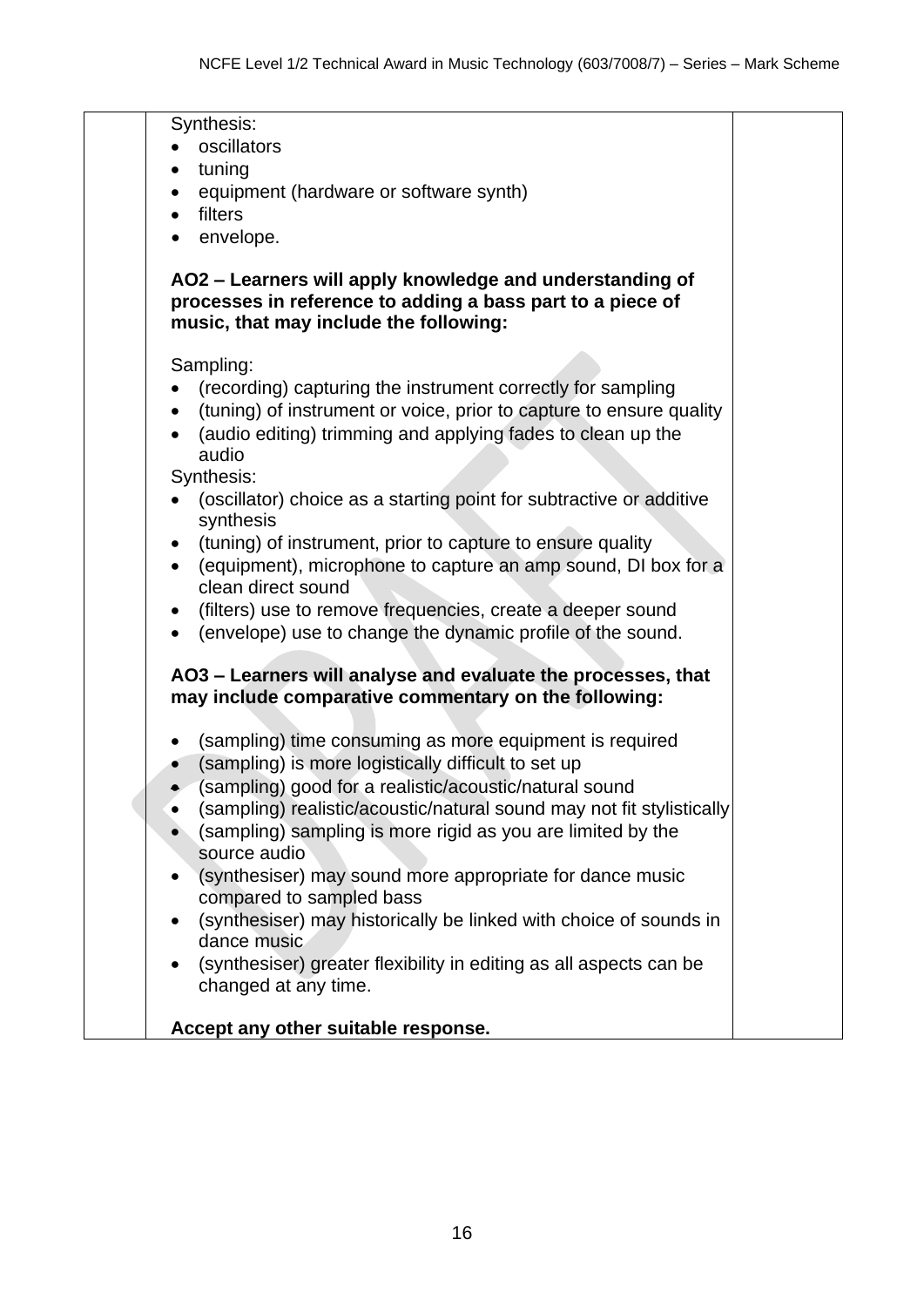| $\overline{27}$ |              | Listen to audio file section D.                                                                                                                                                                                                                                                                                                                                                | 12      |  |
|-----------------|--------------|--------------------------------------------------------------------------------------------------------------------------------------------------------------------------------------------------------------------------------------------------------------------------------------------------------------------------------------------------------------------------------|---------|--|
|                 |              | There are a number of audible problems present in the mix. You<br>have been asked to review the problems and suggest ways that the                                                                                                                                                                                                                                             | $AO1=4$ |  |
|                 |              | mix could be improved.                                                                                                                                                                                                                                                                                                                                                         | $AO2=4$ |  |
|                 |              | Justify changes that would need to be made to improve the<br>outcome of the mix.                                                                                                                                                                                                                                                                                               | $AO3=4$ |  |
|                 |              |                                                                                                                                                                                                                                                                                                                                                                                |         |  |
|                 | <b>Marks</b> | <b>Description</b>                                                                                                                                                                                                                                                                                                                                                             |         |  |
|                 | $10 - 12$    | AO3 – Excellent analysis and evaluation of the<br>concepts and specific functions relating to mixing<br>techniques and outcomes and the solutions<br>available to improve the mix is comprehensive and<br>highly relevant. Supported with excellent<br>justifications that are comprehensive, highly<br>detailed and valid throughout.                                         |         |  |
|                 |              | AO2 - Excellent application of knowledge and<br>understanding of concepts used to support ideas<br>that is highly detailed and fully relevant.                                                                                                                                                                                                                                 |         |  |
|                 |              | AO1 - Excellent recall of knowledge and<br>understanding of concepts and specific functions<br>relating mixing techniques and outcomes. The<br>response is coherent and clear throughout and uses                                                                                                                                                                              |         |  |
|                 | $7 - 9$      | fully appropriate terms and language in context.<br>AO3 - Good analysis and evaluation of concepts<br>and specific functions relating to mixing techniques<br>and outcomes and the solutions available to improve<br>the mix is detailed and mostly relevant. Supported<br>with good justifications that are mostly<br>comprehensive, detailed and mostly valid<br>throughout. |         |  |
|                 |              | AO2 – Good application of knowledge and<br>understanding of concepts used to support ideas<br>that is detailed and mostly relevant.                                                                                                                                                                                                                                            |         |  |
|                 |              | AO1 – Good recall of knowledge and understanding<br>of concepts and specific functions relating mixing<br>techniques and outcomes. Good reference to<br>mostly appropriate terms and language. The<br>response is <b>mostly</b> clear throughout.                                                                                                                              |         |  |
|                 | $4 - 6$      | AO3 - Reasonable analysis and evaluation of<br>concepts and specific functions relating to mixing<br>techniques and outcomes and the solutions<br>available to improve the mix has some detail and<br>some relevance. Supported with some<br>justifications that are minimal in detail and have<br>some validity throughout.                                                   |         |  |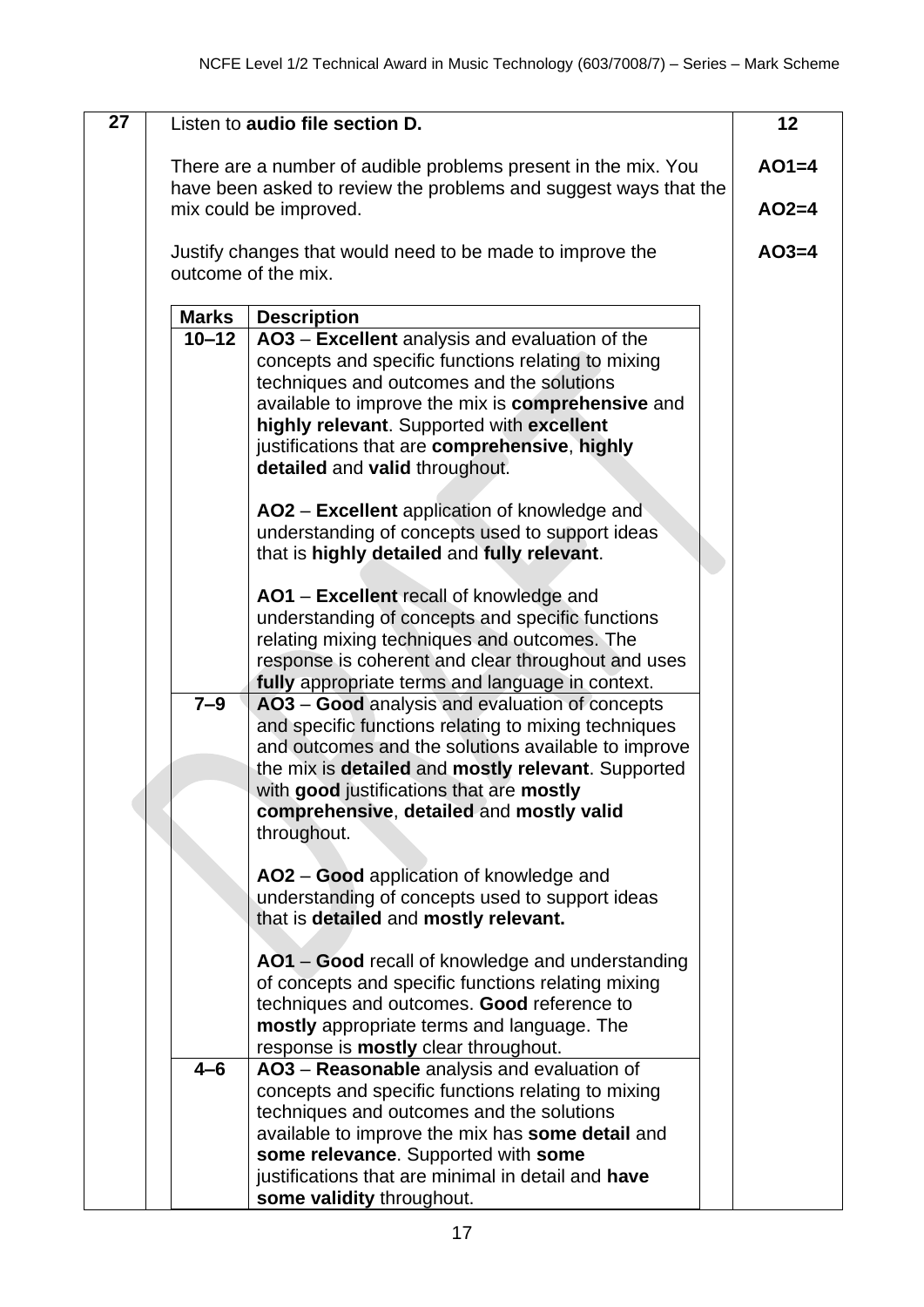|         | AO2 - Reasonable application of knowledge and<br>understanding of concepts used to support ideas<br>that has some detail and some relevance.                                                                                                                                                                                                            |  |
|---------|---------------------------------------------------------------------------------------------------------------------------------------------------------------------------------------------------------------------------------------------------------------------------------------------------------------------------------------------------------|--|
|         | AO1 - Reasonable recall of knowledge and<br>understanding of concepts and specific functions<br>relating mixing techniques and outcomes. The<br>response is clear in some parts and uses some<br>appropriate terms and language in context.                                                                                                             |  |
| $1 - 3$ | AO3 - Limited analysis and evaluation of concepts<br>and specific functions relating to mixing techniques<br>and outcomes and the solutions available to improve<br>the mix that has minimal detail and minimal<br>relevance. Supported with limited justifications that<br>have minimal detail and relevance and are mostly<br>superficial throughout. |  |
|         | AO2 – Limited application of knowledge and<br>understanding of concepts used to support ideas<br>that have minimal detail and are mostly<br>superficial with minimal relevance.                                                                                                                                                                         |  |
|         | AO1 – Limited recall of knowledge and<br>understanding of concepts and specific functions<br>relating mixing techniques and outcomes. The<br>response is clear in limited parts and uses limited<br>terms and language in context that are limited in<br>relevance.                                                                                     |  |
| 0       | No relevant material.                                                                                                                                                                                                                                                                                                                                   |  |
|         | <b>Indicative content</b><br>It is not a requirement that the learner formulate a response<br>specifically against each assessment objective as laid out in<br>the indicative content (IC).                                                                                                                                                             |  |
|         | A learner's demonstration of recall (AO1) and application (AO2)<br>of knowledge and understanding can be implied through the<br>learner's ability to justify the question topic required of AO3.                                                                                                                                                        |  |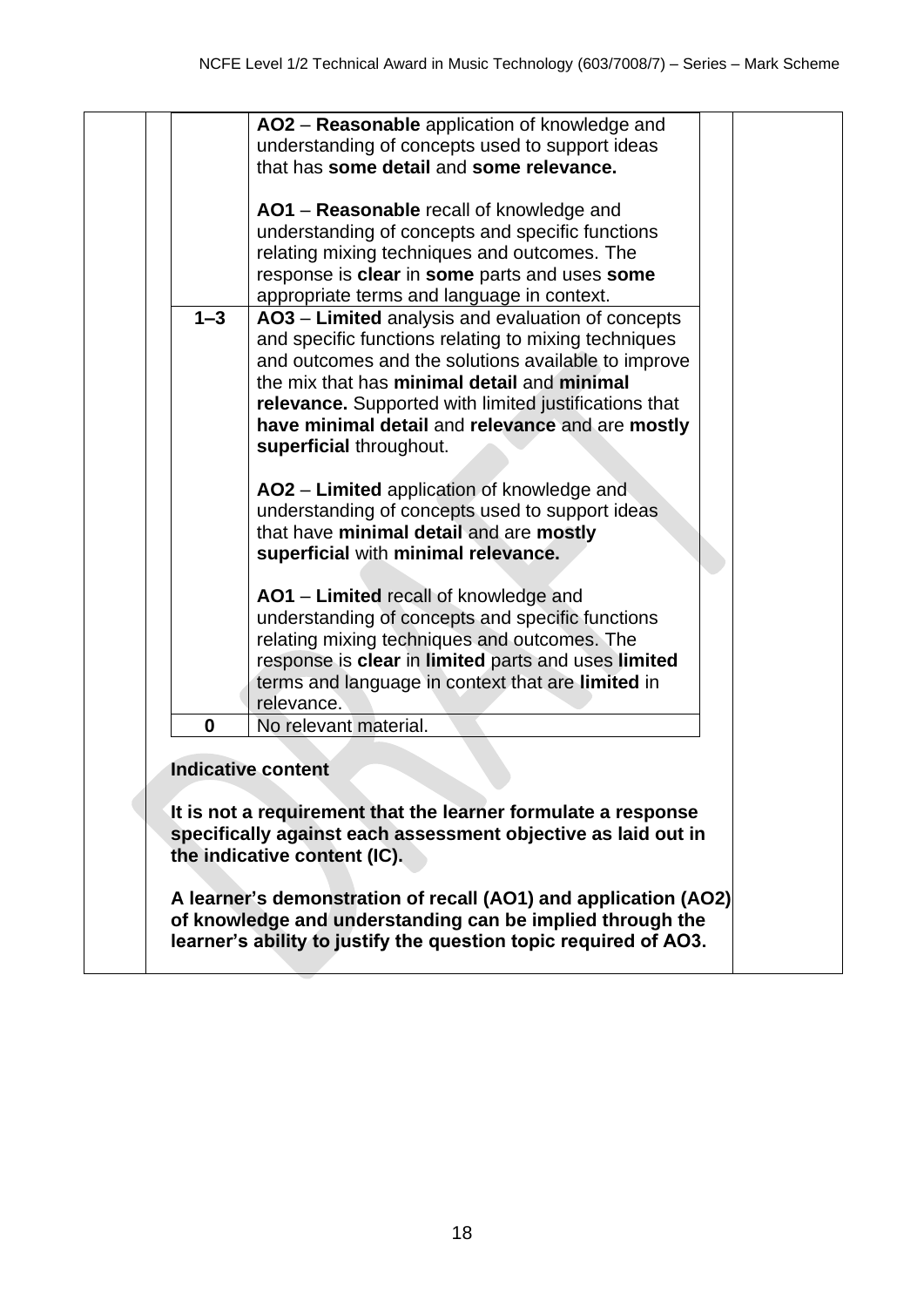**AO1 – Learners will recall of knowledge and understanding of concepts and specific functions relating mixing techniques and outcomes that may include the following:**

- guitar balance
- bass drum level fluctuates
- vocal volume inconsistent
- toms too loud
- backing vocals too loud
- backing vocals hard-panned left
- vocals out of tune
- hi-hats not central
- snare drum too quiet
- lack of ambience/depth
- thin sounding vocals.

#### **AO2 – Learners will apply knowledge and understanding of concepts used to support ideas specific to the problem identified, that may include the following:**

- turn down/up for static volume problems
- apply automation for variable volume problems
- apply compression across inconsistent performance
- use of panning with expected stereo conventions
- application of pitch correction tools to fix out of tune vocals
- use of reverb/effects to whole mix or individual parts
- use of EQ to whole mix or individual parts.

**AO3 – Learners will analyse and evaluate the concepts and specific functions relating mixing techniques and outcomes and provide justifications for ways to improve the mix that may include the following:**

- the change required
- why the change is necessary
- how the change improves the mix
- how a change matches conventional or expected approaches.

#### **Identified problems**

- The guitar at 33 seconds is too loud; it needs to be turned down or compressed because it is overpowering the rest of the mix.
- The bass drum is too quiet from the start of the track to 35 seconds, but then becomes too loud post 35 seconds. Apply automation to fix this so the sound is consistent and balanced across the different sections.
- The backing vocals are panned hard-left; use the pan control to centralise these as it feels unbalanced when the loud backing vocals are hard-left.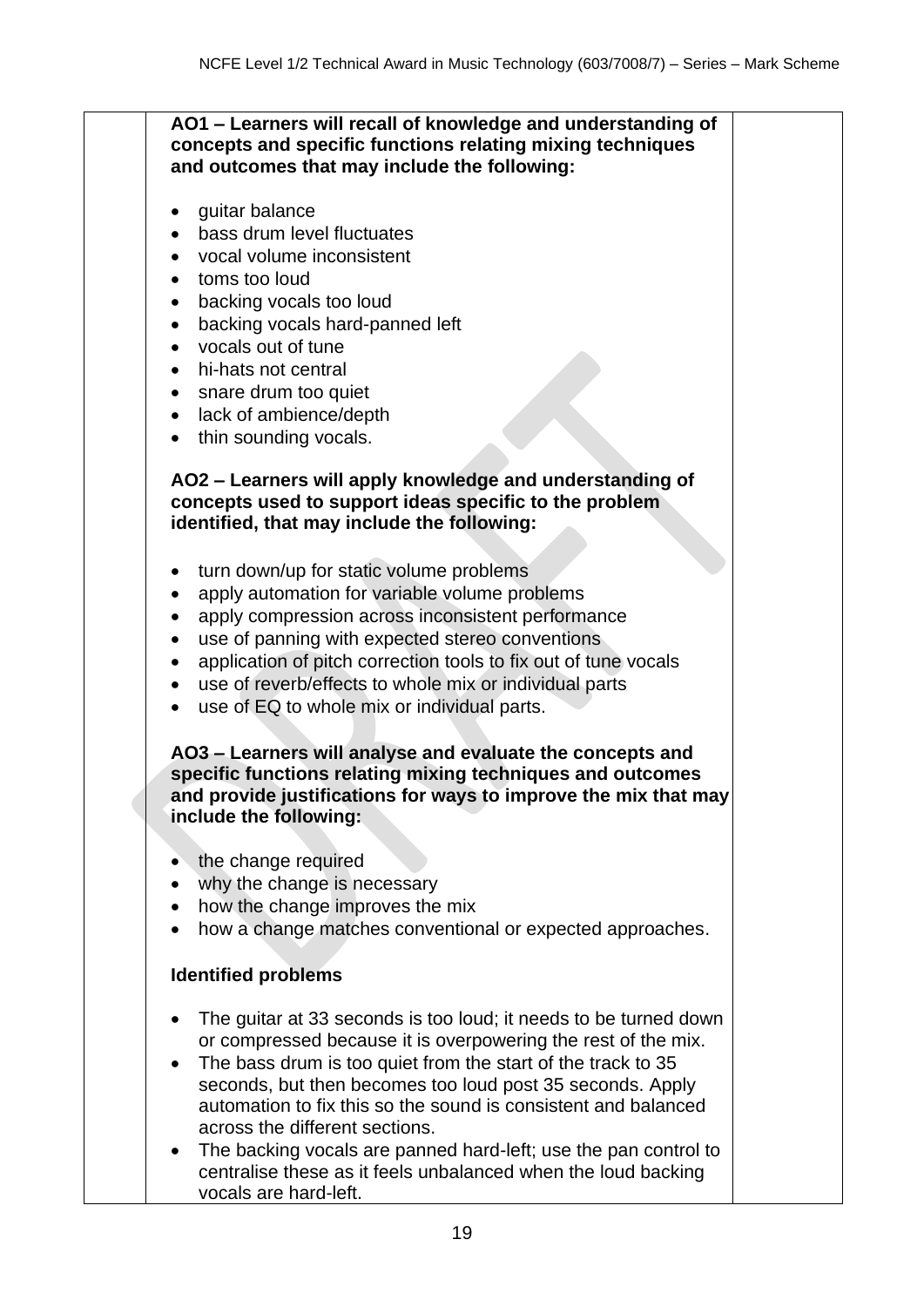| $\bullet$                                                     | Lack of depth in the mix; apply effects like reverb to add<br>ambience this will improve the mix and make it sound more<br>produced and less 'dead'.                                                                                                                                                                                                                                                                                                                                                                                                                                                                                                                                                                                                                                                                                                                                                                                                                                                                                                                                                                                                                                                                                                                                                                                                                                                                                                                                                                                                                                                                                                                                                                                                                                                      |  |
|---------------------------------------------------------------|-----------------------------------------------------------------------------------------------------------------------------------------------------------------------------------------------------------------------------------------------------------------------------------------------------------------------------------------------------------------------------------------------------------------------------------------------------------------------------------------------------------------------------------------------------------------------------------------------------------------------------------------------------------------------------------------------------------------------------------------------------------------------------------------------------------------------------------------------------------------------------------------------------------------------------------------------------------------------------------------------------------------------------------------------------------------------------------------------------------------------------------------------------------------------------------------------------------------------------------------------------------------------------------------------------------------------------------------------------------------------------------------------------------------------------------------------------------------------------------------------------------------------------------------------------------------------------------------------------------------------------------------------------------------------------------------------------------------------------------------------------------------------------------------------------------|--|
|                                                               | <b>Problems and solutions</b>                                                                                                                                                                                                                                                                                                                                                                                                                                                                                                                                                                                                                                                                                                                                                                                                                                                                                                                                                                                                                                                                                                                                                                                                                                                                                                                                                                                                                                                                                                                                                                                                                                                                                                                                                                             |  |
| $\bullet$<br>$\bullet$<br>$\bullet$<br>$\bullet$<br>$\bullet$ | Click 'pop' at the beginning of the file, due to the file not having a<br>short fade in at the start. Requires quick fade applied or cutting<br>of file at zero-crossing point.<br>Guitar balance too loud at 33 seconds and overpowers the rest<br>of the musicians. Apply compression or turn down.<br>Bass drum too quiet from start 35 seconds and/or bass drum<br>too loud when it comes in post 35 seconds with too many low<br>frequency sounds affecting its depth/height in the mix. Apply<br>compression or automate volume to smooth over changes in the<br>different sections. Apply EQ to reduce low frequencies below<br>100Hz.<br>Vocal volume inconsistent "to me" and "scream" (46 seconds<br>and 51 seconds). Automate volume, turn down or compress<br>vocals.<br>Toms are too loud at 56 seconds. Turn down the volume or<br>compress.<br>Backing vocals too loud at 58 seconds and panned hard-left.<br>Turn down the volume or compress. Move backing vocals to be<br>central in the mix.<br>Backing vocals are too loud and pitching off. Turn down volume<br>or compress and apply pitch correction.<br>Hi-hats not central in the mix, possible phase problems audible.<br>Width/stereo placement might improve if hi-hats made central.<br>Snare drum too quiet between 45 seconds and 1 minute 6<br>seconds. Turn the snare up.<br>General lack of depth-ambience in the mix. Mix too dry, apply<br>reverb to increase depth.<br>Vocal sounds thin and lacks height in the mix, apply EQ<br>(lower/mid frequencies) to improve vocal projection. Creative<br>use of plugins too add interest (for example chorus).<br>Cluttered soundstage with competing timbres (guitars, vocals),<br>apply EQ to remove some guitar frequency content and give<br>more space for the vocal. |  |
|                                                               | Accept any other suitable response.                                                                                                                                                                                                                                                                                                                                                                                                                                                                                                                                                                                                                                                                                                                                                                                                                                                                                                                                                                                                                                                                                                                                                                                                                                                                                                                                                                                                                                                                                                                                                                                                                                                                                                                                                                       |  |